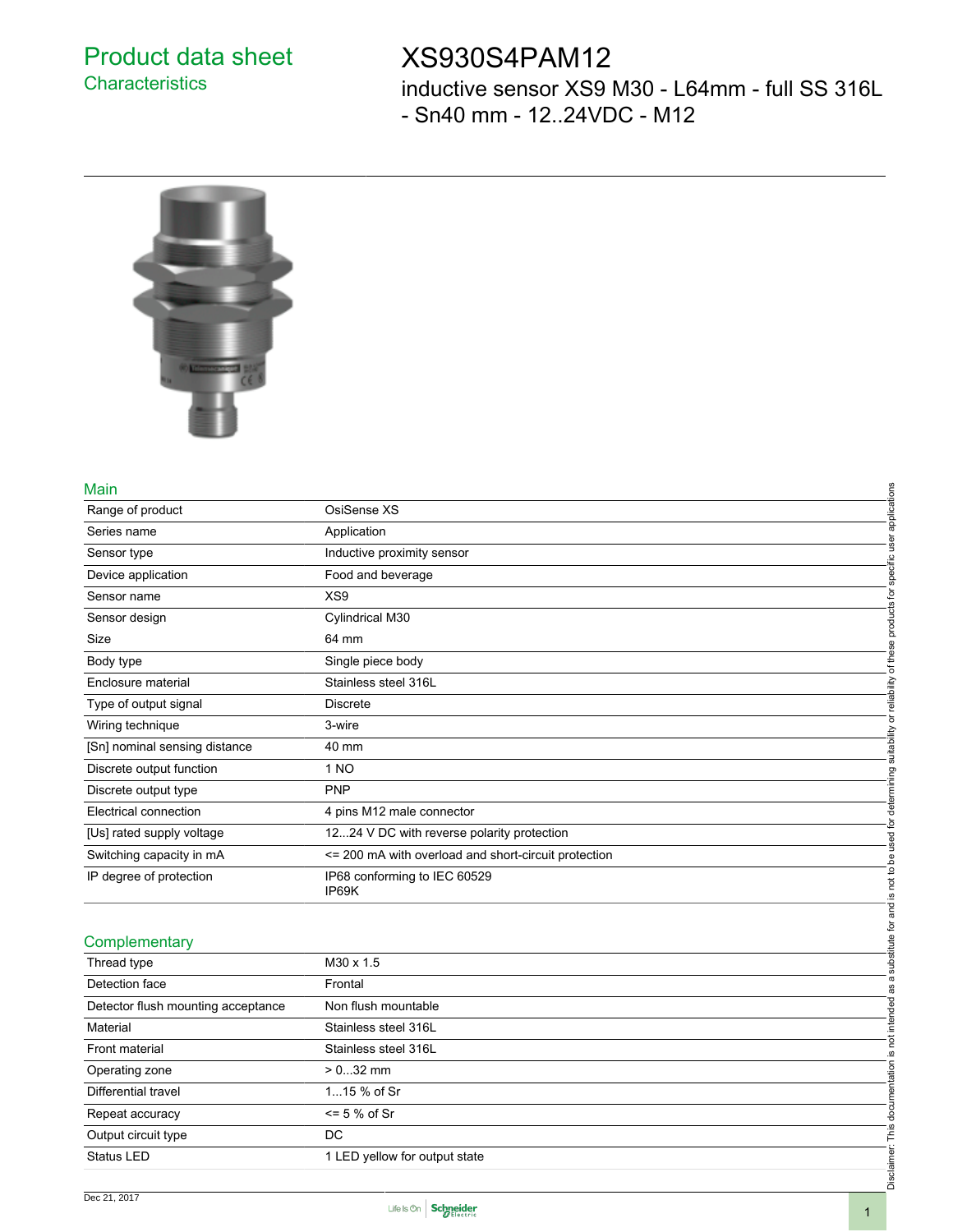| Supply voltage limits | 1030 V DC                     |
|-----------------------|-------------------------------|
| Residual current      | $\le$ = 0.1 mA for open state |
| Switching frequency   | $= 90$ Hz                     |
| Voltage drop          | $\leq$ 2 V at closed state    |
| Current consumption   | $\le$ 10 mA at no-load        |
| Delay first up        | $= 40$ ms                     |
| Delay response        | $\le$ = 6E-05 ms              |
| Delay recovery        | $= 0.015$ ms                  |
| Marking               | <b>CE</b>                     |
| Threaded length       | 32 mm                         |
| Height                | 30 mm                         |
| Length                | 64 mm                         |
| Product weight        | $0.145$ kg                    |

#### Environment

| Product certifications                | CULus.<br>Ecolab                                                      |
|---------------------------------------|-----------------------------------------------------------------------|
| Ambient air temperature for operation | $-2585 °C$                                                            |
| Ambient air temperature for storage   | $-2585$ °C.                                                           |
| Vibration resistance                  | 25 gn amplitude = $+/-1$ mm (f = 1055 Hz) conforming to IEC 60068-2-6 |
| Shock resistance                      | 30 gn for 11 ms conforming to IEC 60068-2-27                          |

### Offer Sustainability

| Sustainable offer status | Not Green Premium product                                             |  |
|--------------------------|-----------------------------------------------------------------------|--|
| RoHS (date code: YYWW)   | Compliant - since 1206 - Schneider Electric declaration of conformity |  |
|                          | En Schneider Electric declaration of conformity                       |  |
| <b>REACh</b>             | Reference not containing SVHC above the threshold                     |  |
|                          | Reference not containing SVHC above the threshold                     |  |

### Contractual warranty

Warranty period 18 months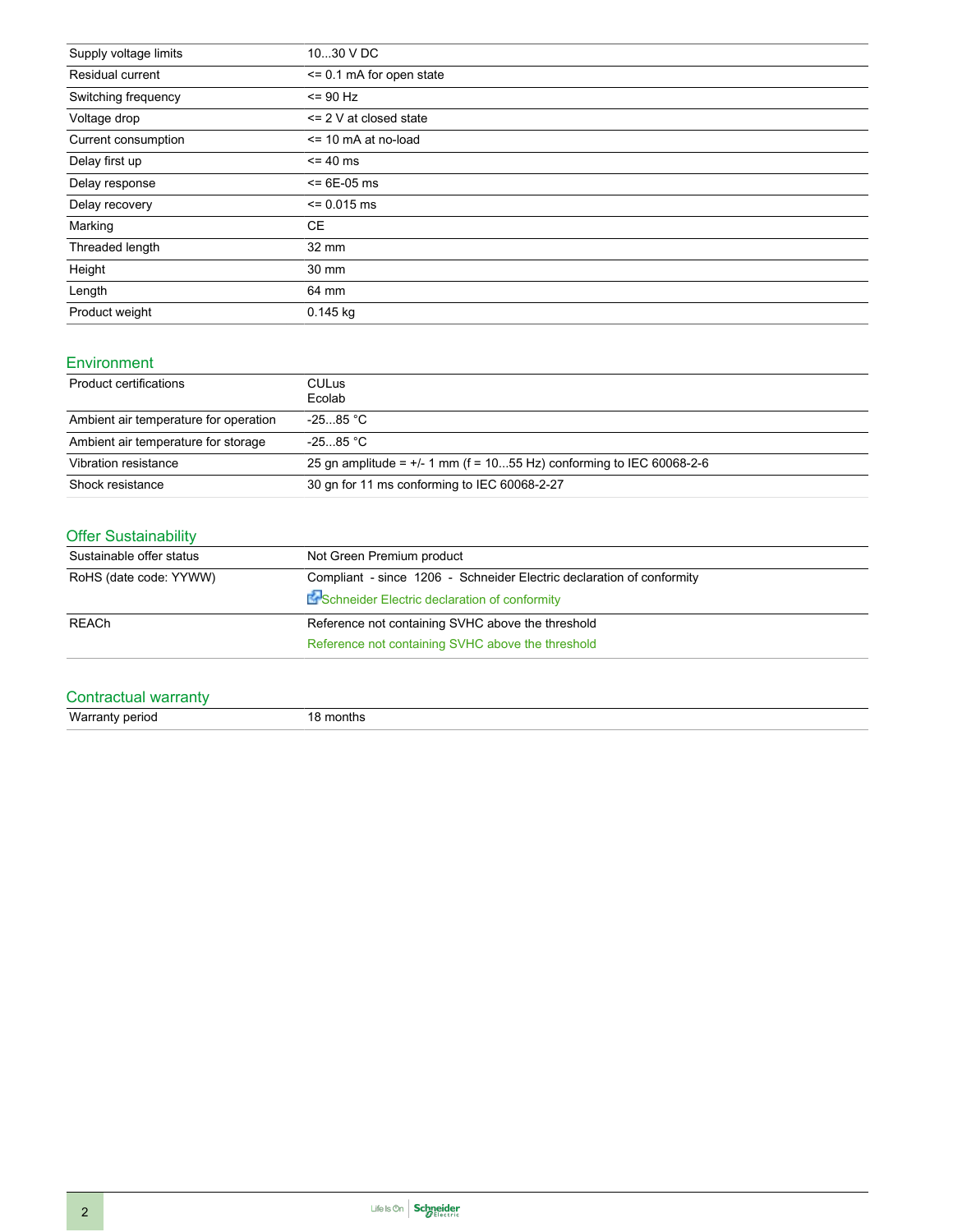Product data sheet Dimensions Drawings

# XS930S4PAM12

#### Dimensions

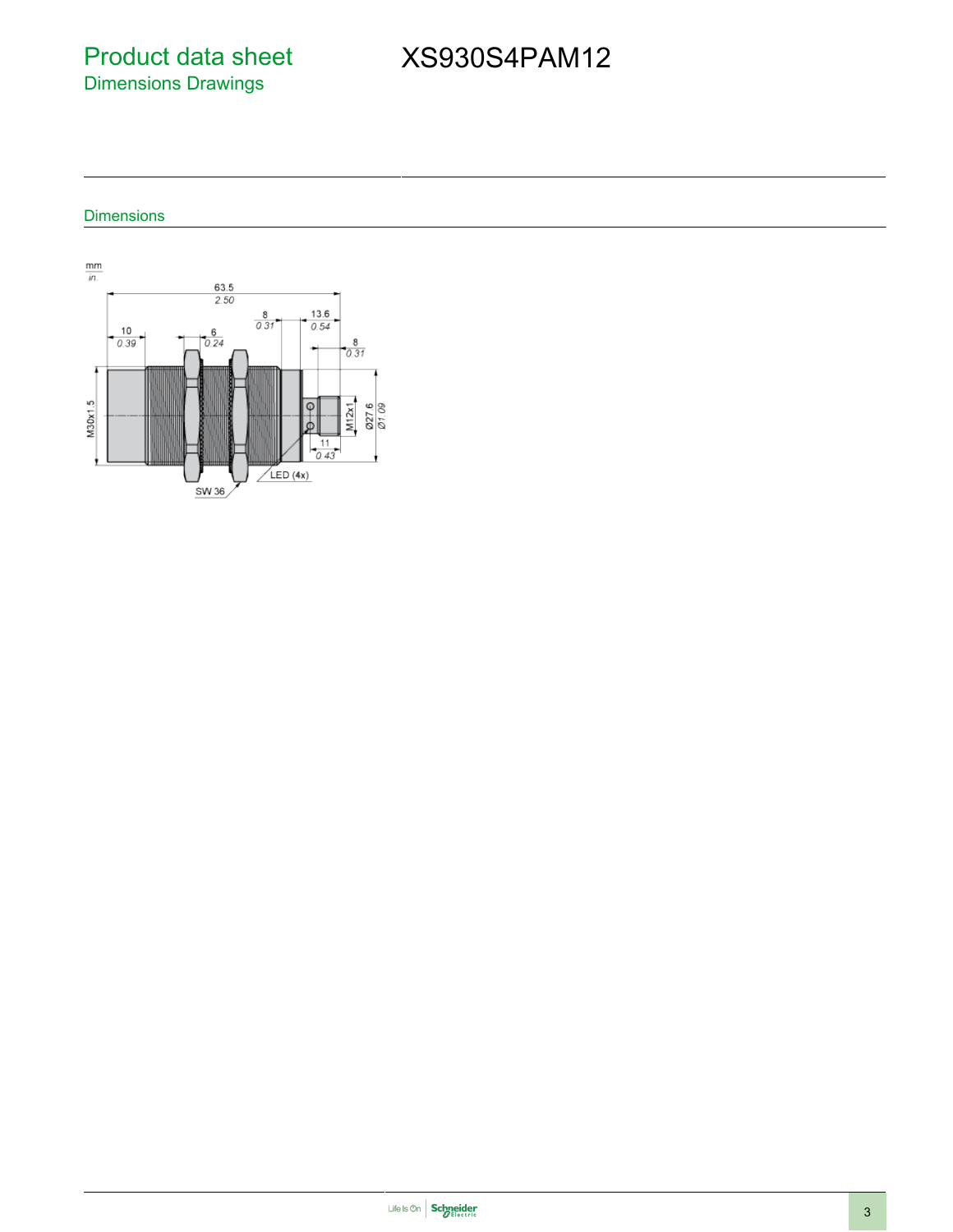# XS930S4PAM12

### Minimum Mounting Distances in mm

Side by side



e (1) ≥ 270 mm/10.63 in.

Face to face

e (2) ≥ 130 mm/5.12 in. Facing a metal object



e (3) ≥ 120 mm/4.72 in. Mounted in a metal support



d ≥ 120 mm/4.72 in.<br>h ≥ 34 mm/1.34 in. 34 mm/1.34 in.